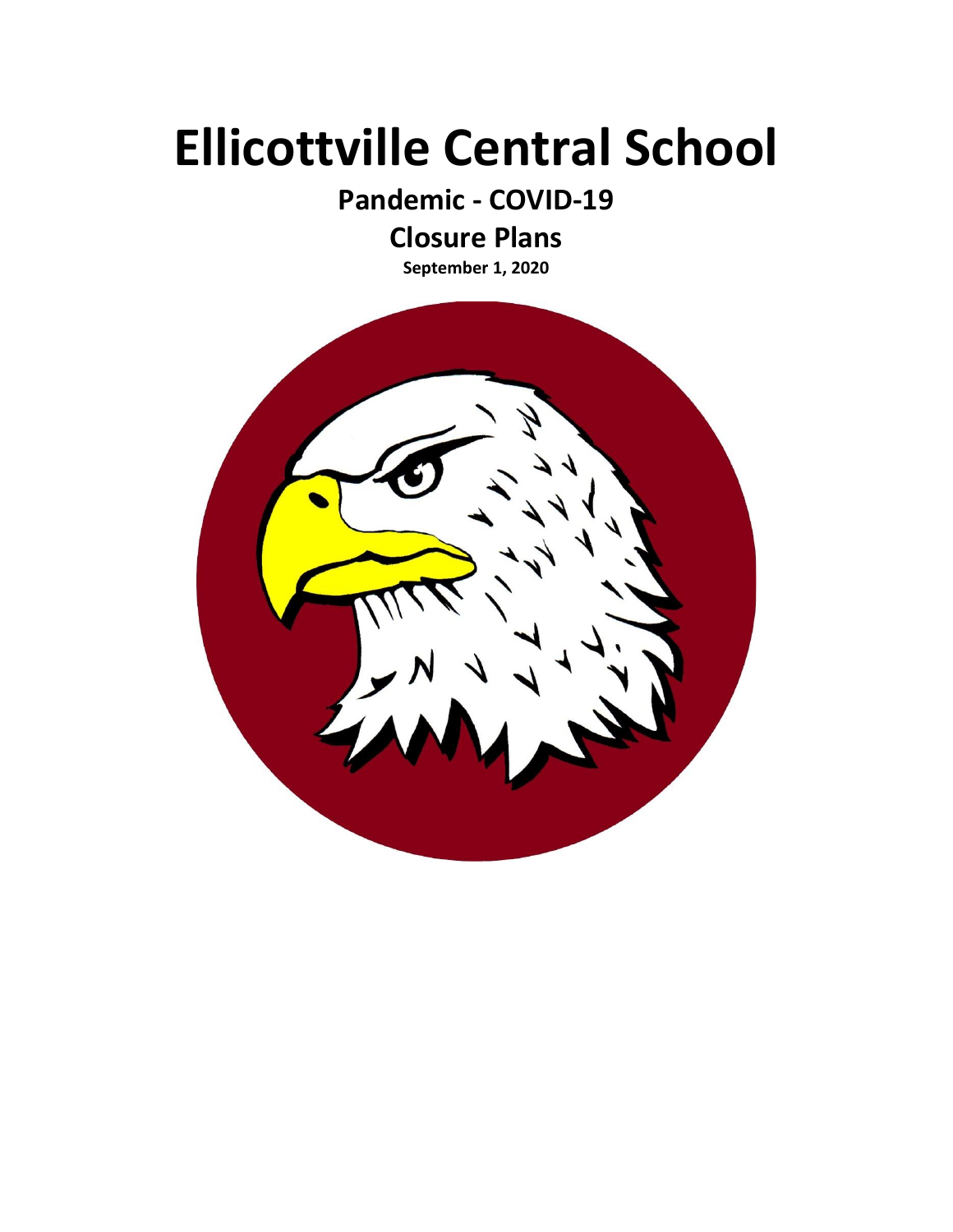This COVID-19 Closure Plan has been extracted from the Ellicottville Central School Re-Opening Plan – Fall 2020. This plan can be found at [www.ellicottvillecentral.com](http://www.ellicottvillecentral.com/) .

## **Closure Triggers:**

Closure of programming will be taken very seriously, considering multiple factors that include:

- presence of or potential presence of COVID-19 within the school;
- absentee rates of faculty, staff, and students;
- determinations made by the NYS Department of Health, State Education Department, Local departments of health, and ECS Administration.

All decisions for closure of any program will be made by the Ellicottville Central School Superintendent, in conjunction with local departments of health, and Ellicottville Central School Administrators.

### Cattaraugus County Department of Health

Kevin D. Watkins, MD, MPH; Public Health Director 1 Leo Moss Drive Olean, NY 14760 Primary: 716-373-8050 Secondary: 716-701-3398 Email: <https://www.cattco.org/health/contact>

Considerations for single or multiple program closures are:

- levels of community spread using the COVID-19 Western New York 7-day infection average [\(https://covid19tracker.health.ny.gov/views/NYS-COVID19-](https://covid19tracker.health.ny.gov/views/NYS-COVID19-Tracker/NYSDOHCOVID-19Tracker-DailyTracker?%3Aembed=yes&%3Atoolbar=no&%3Atabs=n) [Tracker/NYSDOHCOVID-19Tracker-](https://covid19tracker.health.ny.gov/views/NYS-COVID19-Tracker/NYSDOHCOVID-19Tracker-DailyTracker?%3Aembed=yes&%3Atoolbar=no&%3Atabs=n)[DailyTracker?%3Aembed=yes&%3Atoolbar=no&%3Atabs=n\)](https://covid19tracker.health.ny.gov/views/NYS-COVID19-Tracker/NYSDOHCOVID-19Tracker-DailyTracker?%3Aembed=yes&%3Atoolbar=no&%3Atabs=n);
- and levels of faculty, staff, and student absence due to COVID-19 infection or potential infection.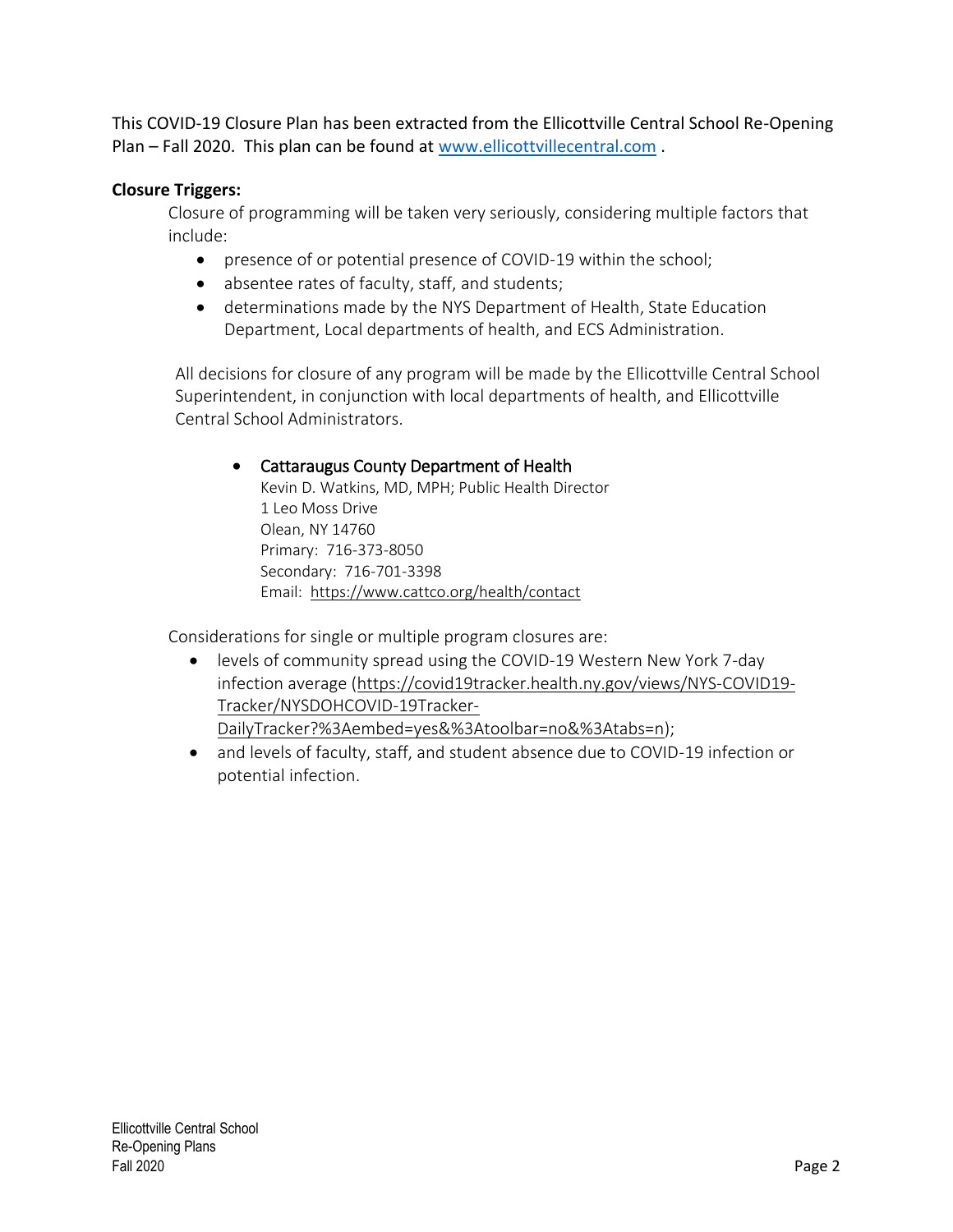The Superintendent will use the **ECS Considerations for Closure** chart as a guide when considering closures. Any closures will be officially made by the Superintendent.

|                             | <b>ECS Considerations for Closure</b>                                                  |                             |                             |                             |
|-----------------------------|----------------------------------------------------------------------------------------|-----------------------------|-----------------------------|-----------------------------|
|                             | This chart and criteria will be consulted as a guide for closure decisions and may not |                             |                             |                             |
|                             | determine actual closures. Final decisions regarding any closures are to be            |                             |                             |                             |
|                             | determined by the Superintendent, in conjunction with county health officials and      |                             |                             |                             |
|                             | ECS Administrative Team. The Ellicottville Central School Plan for Remote Instruction  |                             |                             |                             |
|                             | will be implemented in the event of any closure.                                       |                             |                             |                             |
| <b>Level of Community</b>   | <b>Criteria 4</b><br>Criteria 1<br>Criteria 2<br><b>Criteria 3</b>                     |                             |                             |                             |
| <b>Spread</b>               | 0 students or staff                                                                    | 1 student or 1 staff        | 2-4 students or staff       | 5+ students or staff        |
| based upon Western          | members infected                                                                       | member infected             | members infected            | members infected            |
| New York 7-day              |                                                                                        |                             |                             |                             |
| infection average           |                                                                                        |                             |                             |                             |
| (Low-Medium-                |                                                                                        |                             |                             |                             |
| Substantial)                |                                                                                        |                             |                             |                             |
| Low/No Spread - 5%          | Open                                                                                   | <b>Consider Closure for</b> | <b>Consider Closure for</b> | <b>Consider Closure for</b> |
| or less (5 or less cases    |                                                                                        | up to 24 hours.             | up to 72 hours.             | up to 14 days.              |
| per 100,000)                |                                                                                        | (Consult with               | (Consult with               | (Consult with               |
|                             |                                                                                        | <b>Cattaraugus County</b>   | <b>Cattaraugus County</b>   | <b>Cattaraugus County</b>   |
|                             |                                                                                        | Health Officials)           | <b>Health Officials)</b>    | Health Officials)           |
| Medium Spread 6%-           | Open                                                                                   | <b>Consider Closure for</b> | <b>Consider Closure for</b> | <b>Consider Closure for</b> |
| 8% (6-8 cases per           |                                                                                        | up to 24 hours.             | up to 72 hours.             | up to 14 days.              |
| 100,000                     |                                                                                        | (Consult with               | (Consult with               | (Consult with               |
|                             |                                                                                        |                             |                             |                             |
|                             |                                                                                        | <b>Cattaraugus County</b>   | <b>Cattaraugus County</b>   | <b>Cattaraugus County</b>   |
|                             |                                                                                        | Health Officials)           | <b>Health Officials)</b>    | <b>Health Officials)</b>    |
| <b>Substantial Spread -</b> | Close                                                                                  | Close                       | Close                       | Close                       |
| 9% or more (9 or            | (Consult with                                                                          | (Consult with               | (Consult with               | (Consult with               |
| more cases per              | <b>Cattaraugus County</b>                                                              | <b>Cattaraugus County</b>   | <b>Cattaraugus County</b>   | Cattaraugus County          |

Another consideration for program closures may include absentee rates of faculty, students, and staff. Ellicottville Central School will remain open only if absentee rates are at acceptable levels to operate our programs safely and according to DOH and SED regulations.

The major consideration for program closure is the suspected presence of the COVID-19 virus within our facilities or classes. In this case, the ECS COVID-19 Safety Coordinator will collaborate with ECS Administration, and county health officials to determine if a program location must close.

Ellicottville Central School will close if the Western New York 7-day infection rate average is greater than 9%. This determination will be made by state officials.

#### **Closure Operational Activity Considerations:**

Any changes to the operational activities of our facilities and programs, including, but not limited to, on site staffing, facility access, daily on-site activities, etc. will be determined by the COVID-19 Safety Coordinator, administration, the ECS Board of Education, and county health officials